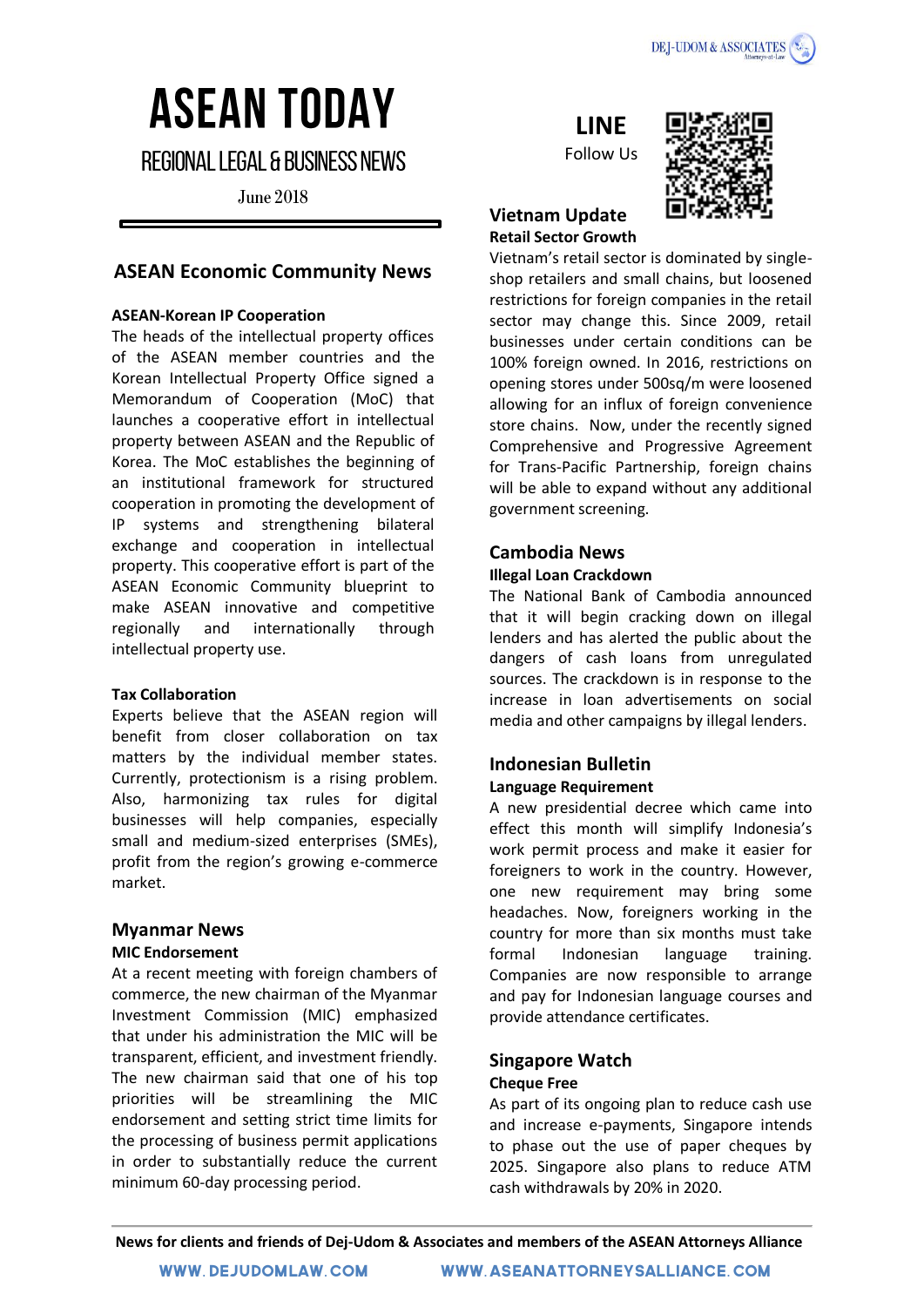## **THAILAND LEGAL REVIEW**

## **Corporate Law News**

**Ministerial Regulation on the Prescription of Fees, Fee Reduction, and Fee Exemption for Registration, Document Inspection, Certified Copy of Document, and other Fees in Relation to Partnerships and Limited Companies B.E. 2561** 

The Ministerial Regulation came into effect on April 21, 2018 and its significant purpose is to change registration fees to a flat rate of 5,000 Baht per company establishment, replacing the precedent fee rate which range from 5,000 to 250,000 Baht and depend on the amount of registered capital. The Ministerial Regulation was amended so as to be more beneficial to all business startups in Thailand.

## **Personal Data Protection Bill in Thailand**

On May 22, 2018, the Cabinet approved the latest Draft of the Personal Data Protection Act which is expected to be referred to the National Legislative Assembly for approval by the end of this year. Currently, there is no specific law that regulates data privacy in Thailand. There is also no law that addresses the consequences of the European Union's (EU) General Data Protection Regulation (GDPR) that came into effect on May 25, 2018, which could possibly have a negative effect on Thai businesses. Increasing cases of personal data infringement along with the advancement of technology have made it easier to collect, use, and disclose personal data without needing any prior consent or notice that can cause nuisance or damage to the owner of the personal data. The six main points of this draft Act are the definition of personal data, the rights of the data owner, personal data infringement, the data controller's duties, the data processor's duties, and security measures.

Furthermore, those who contravene or fail to comply with the Act will be subject to civil and/or criminal liabilities. In addition, administrative penalties may be assessed in some cases.

## **Immigration Update**

## **Occupations for Foreign Workers**

At the Foreign Worker Management Policy Commission meeting on June 21, 2018, the Ministry of Labour and related agencies voted to approve the "Occupations and Professions prohibited for Foreign Workers" in section 7 of the Foreign Worker Management Emergency Decree, B.E.2560 (2017). A summary of the main points is as follows:

1. The prescription of 28 occupations and professions related to "Thai identity occupations" and/or affecting "job opportunities for Thais" to be occupations that aliens are absolutely prohibited to engage in. The 28 occupations and professions are divided into 3 sections:

1.1) 16 occupations that represent "Thai identity" and promote "Thai heritage and wisdom." 1. Wood carving, 2. Cloth weaving by hand, 3. Mat weaving or utensil making from reeds, rattan, hemp, straw or bamboo pellicle, 4. Mulberry paper making by hand, 5. Lacquerware making, 6. Making Thai musical instruments, 7. Nielloware making, 8. Gold ornaments, silverware or pink gold making, 9. Bronze ware making, 10. Thai doll making, 11. Alms bowl making, 12. Hand making of silk products, 13. Buddha image making, 14. Paper or cloth umbrella making, 15. Typesetting of Thai characters, 16. Silk reeling and twisting by hand.

1.2) 11 occupations which affect "job opportunities for Thais." 1. Driving motor vehicles, driving a non-mechanically propelled carrier or driving a mechanically propelled carrier, except for piloting international aircraft, 2. Shop/Outlet attendance, 3. Auction, 4. Cutting or polishing diamond or precious stones, 5. Haircutting, hairdressing or beauty treatment, 6. Brokerage or agency work, except brokerage or agency work in international trade, 7. Cigarette rolling by hand, 8. Tour guide or sightseeing tour operations, 9. Street vending, 10. Clerical and secretarial work, 11. Legal service or litigation work, except arbitration work or rendering,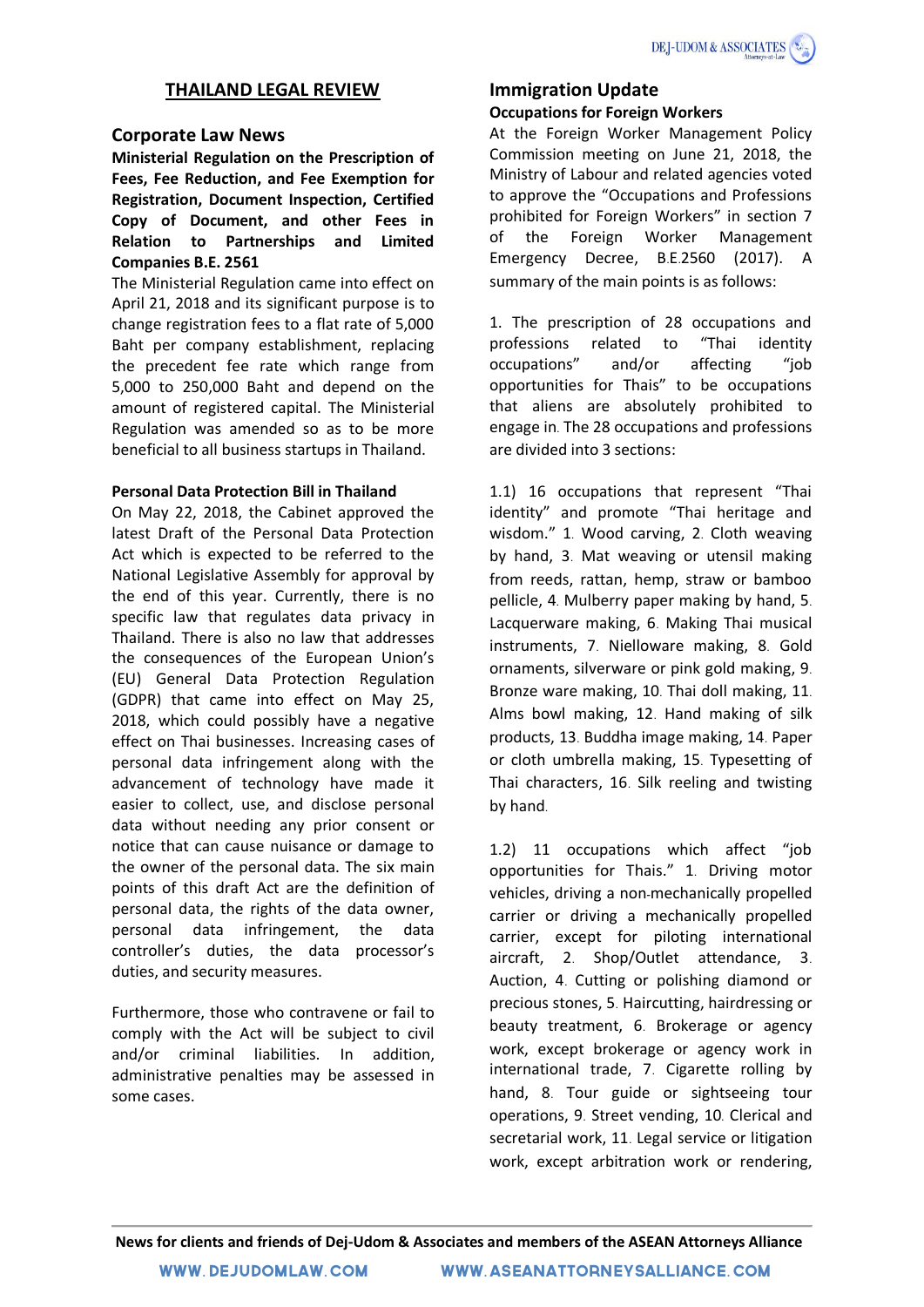assisting or substituting in the arbitration process.

1.3) 1 occupation which represents both "Thai identity" and affects "job opportunities for Thais" - Thai massage.

2. The prescription of 11 occupations and professions in which aliens are permitted to engage in. However, aliens will only be allowed as needed, and an alien's work status shall be as an employee only. The 11 occupations are divided into 2 parts:

2.1) 8 occupations that an alien may be permitted to engage in as an employee: 1. Agriculture, animal husbandry, forestry, or fishery, except occupations requiring expertise, specialization, or farm supervision work, 2. Bricklaying, carpentry or other construction work, 3. Mattress and quilt blanket making, 4. Knife making, 5. Shoemaking, 6. Hat making, 7. Dressmaking, 8. Pottery or ceramic-ware making.

2.2) 3 occupation areas that Thailand has agreed to under ASEAN International Agreements, and an alien will be permitted to work only if they have a work permit under Thai law: 1. Supervising, auditing, or providing services in accounting, except internal auditing on occasion, 2. Civil engineering works concerning design and calculation, organization, research, project planning, testing, construction supervision or advising, excluding work requiring special expertise, 3. Architectural work concerning designing, drawing of plans, cost estimation, construction directing or advising.

3. Permission for "Labor work" - one of prohibited occupations for foreigners in the Appendix under the Royal Decree in B.E.2522 (1979) on Prescribing Occupations and Professions Prohibited for Foreign Workers to be an occupation that an alien is allowed to engage in.

## **Tax Incentives**

## **Income Tax Exemption for Companies in Targeted Industry Businesses**

Under a new Revenue Department regulation, corporate income tax exemption is available for a company or registered limited partnership conducting a targeted industry business whose activities are certified as being one using technology in manufacturing or delivering services by the National Science and Technology Development Agency (NSTDA). To claim the exemption, companies must submit the New Start-Up application online via the Revenue Department's website along with their certification by December 31, 2019.

Corporate entities engaged in the targeted industries must comply with the provisions on corporate income tax of the Revenue Code in the computation of profit and loss. In case the corporate entities engage in both a targeted industry business and another type of business, then profit and loss must be computed separately. However, expenses that cannot be clearly identified may be allocated to each relevant business on a proportion of income basis.

## **Corporate Income Tax Exemption for Software Purchase and Hire Expenses**

Under Royal Decree (No. 647) B.E. 2560, qualified corporate entities are eligible for an exemption on corporate income tax and will be granted an additional 100% deduction for expenses incurred when purchasing or hiring the production of computer programs or for computer program service fees excluding the annual maintenance service fee, equal to 1% of the actual expense and up to a maximum of Baht 100,000 payable to sellers, contractors, or service providers of computer software that have registered with the Digital Economy Promotion Agency. Under the exemption, the computer program or software must be:

1) Invented and developed in Thailand;

2) Justifiably depreciable under the Revenue Code;

3) Available for work in the fiscal year payment is made;

4) Not being used under a BOI tax exemption business, in whole or in part; and

5) Not being the same computer program or software listed in the report in previous years.